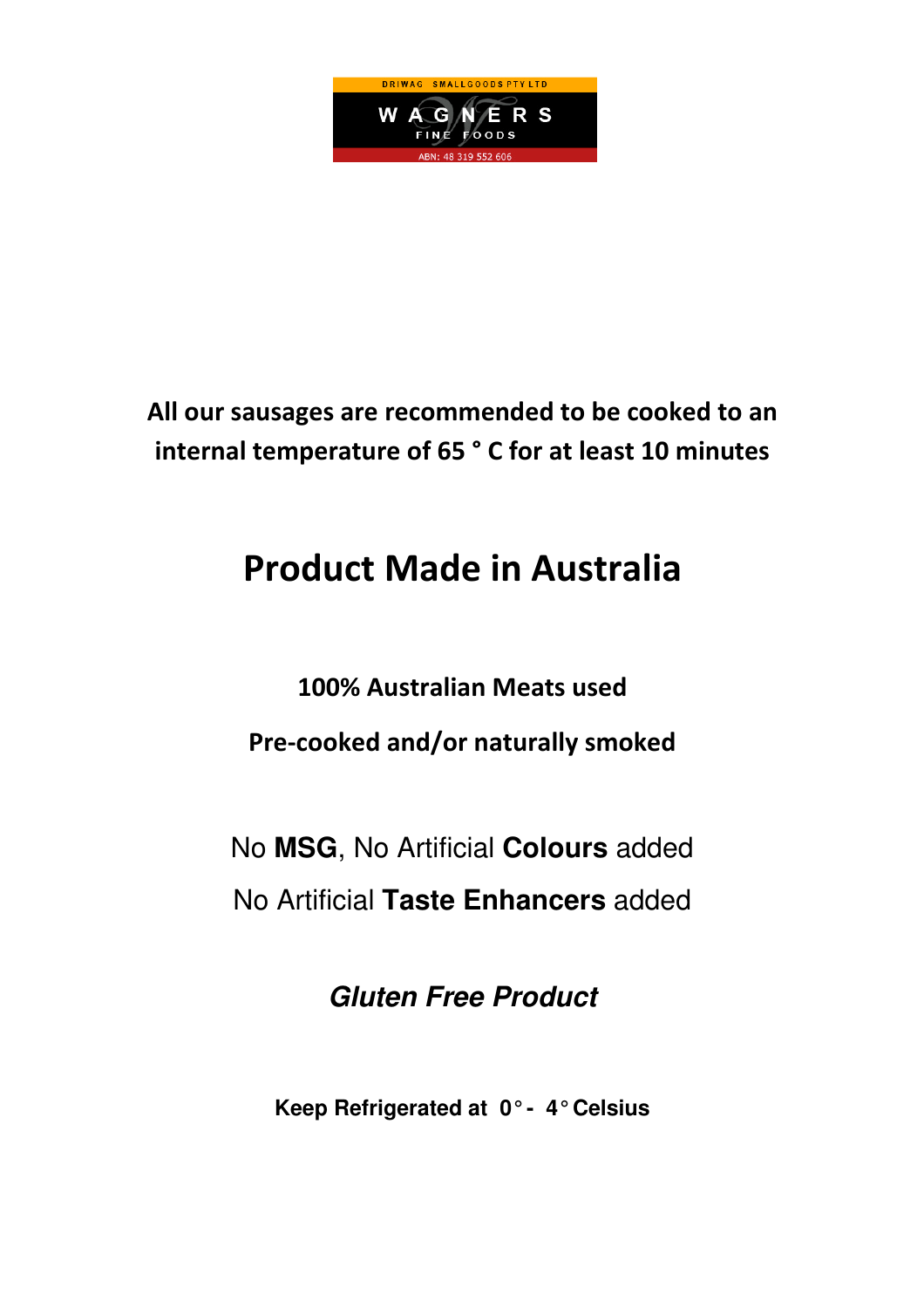

## **German Bratwurst**

### **Ingredients:**

Pork, Salt, Emulsifier (471), Mineral Salt (450,451,452) Dextrose, Lactic acid(270), Cetric acid(330) Spices & Water added.

#### **Nutrition Information**

Service per package : approx 5

|                  | <b>Ave Quantity</b> |                  | <b>Ave Quantity</b> |                   |
|------------------|---------------------|------------------|---------------------|-------------------|
|                  | per Serving         |                  | per 100g            |                   |
| Energy           |                     | 1296kj           |                     | 1080kj            |
| Protein          |                     | 15.5g            |                     | 12.9g             |
| <b>Fat Total</b> |                     | 25.4g            |                     | 21.2g             |
| Saturated        | 9.1 <sub>g</sub>    |                  | 7.6g                |                   |
| Carbohydrate     |                     | 5.6 <sub>g</sub> |                     | 4.7g              |
| Sugars           | 1.3 <sub>g</sub>    |                  | 1.1 <sub>g</sub>    |                   |
| Sodium           |                     | 1116mg           |                     | 930 <sub>mg</sub> |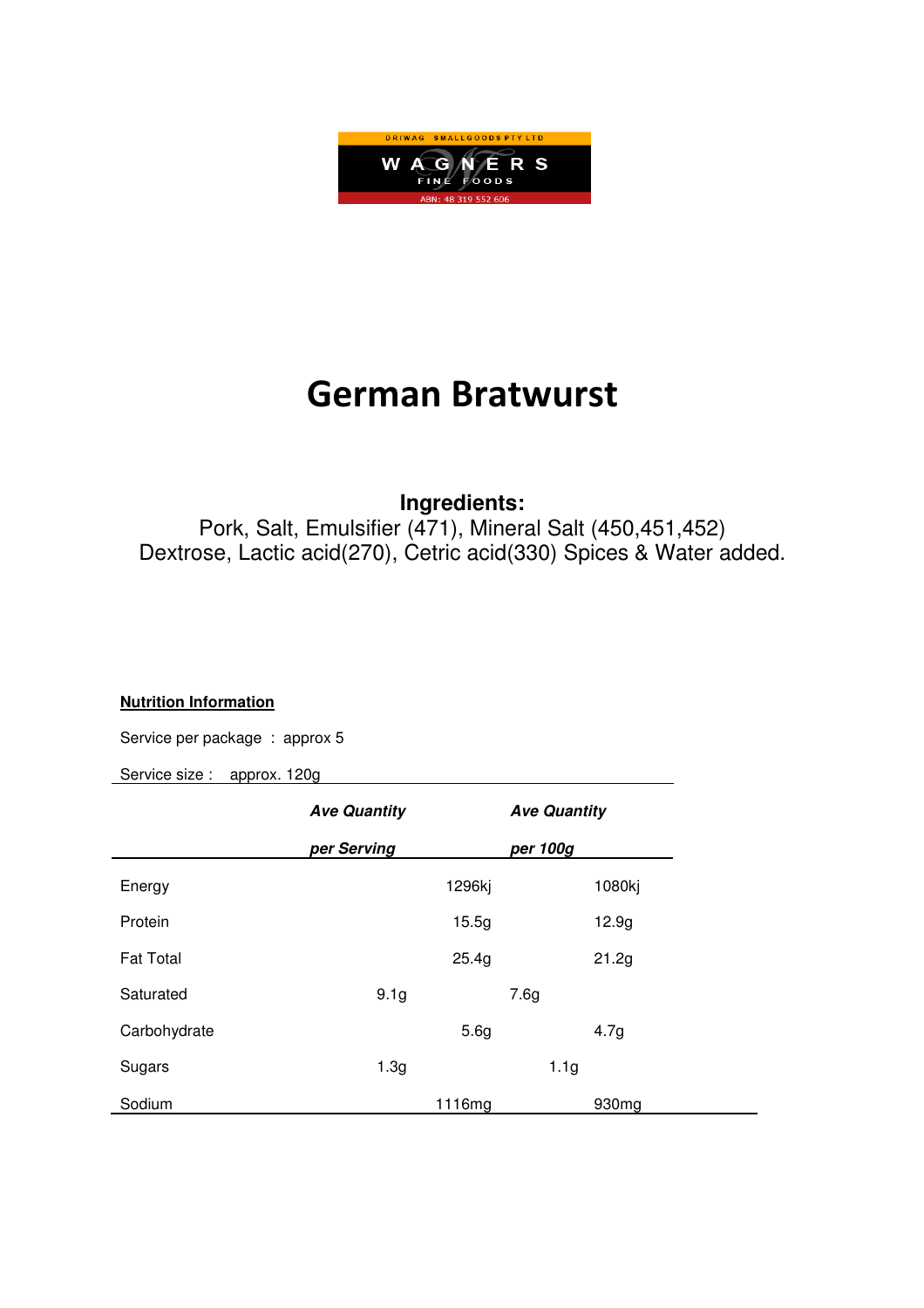

## **Beef Eater Sausage**

## **Ingredients:**

Beef and Mutton, Salt, Emulsifier (471), Mineral Salt (450,451,452) Dextrose, Lactic acid(270), Cetric acid(330) Spices & Water added.

#### **Nutrition Information**

Service per package : approx 5

|                  | <b>Ave Quantity</b> |        | <b>Ave Quantity</b> |                   |
|------------------|---------------------|--------|---------------------|-------------------|
|                  | per Serving         |        | per 100g            |                   |
| Energy           |                     | 1296kj |                     | 1080kj            |
| Protein          |                     | 15.5g  |                     | 12.9 <sub>g</sub> |
| <b>Fat Total</b> |                     | 25.4g  |                     | 21.2g             |
| Saturated        | 9.1 <sub>g</sub>    |        | 7.6g                |                   |
| Carbohydrate     |                     | 5.6g   |                     | 4.7g              |
| Sugars           | 1.3 <sub>g</sub>    |        | 1.1 <sub>g</sub>    |                   |
| Sodium           |                     | 1116mg |                     | 930 <sub>mg</sub> |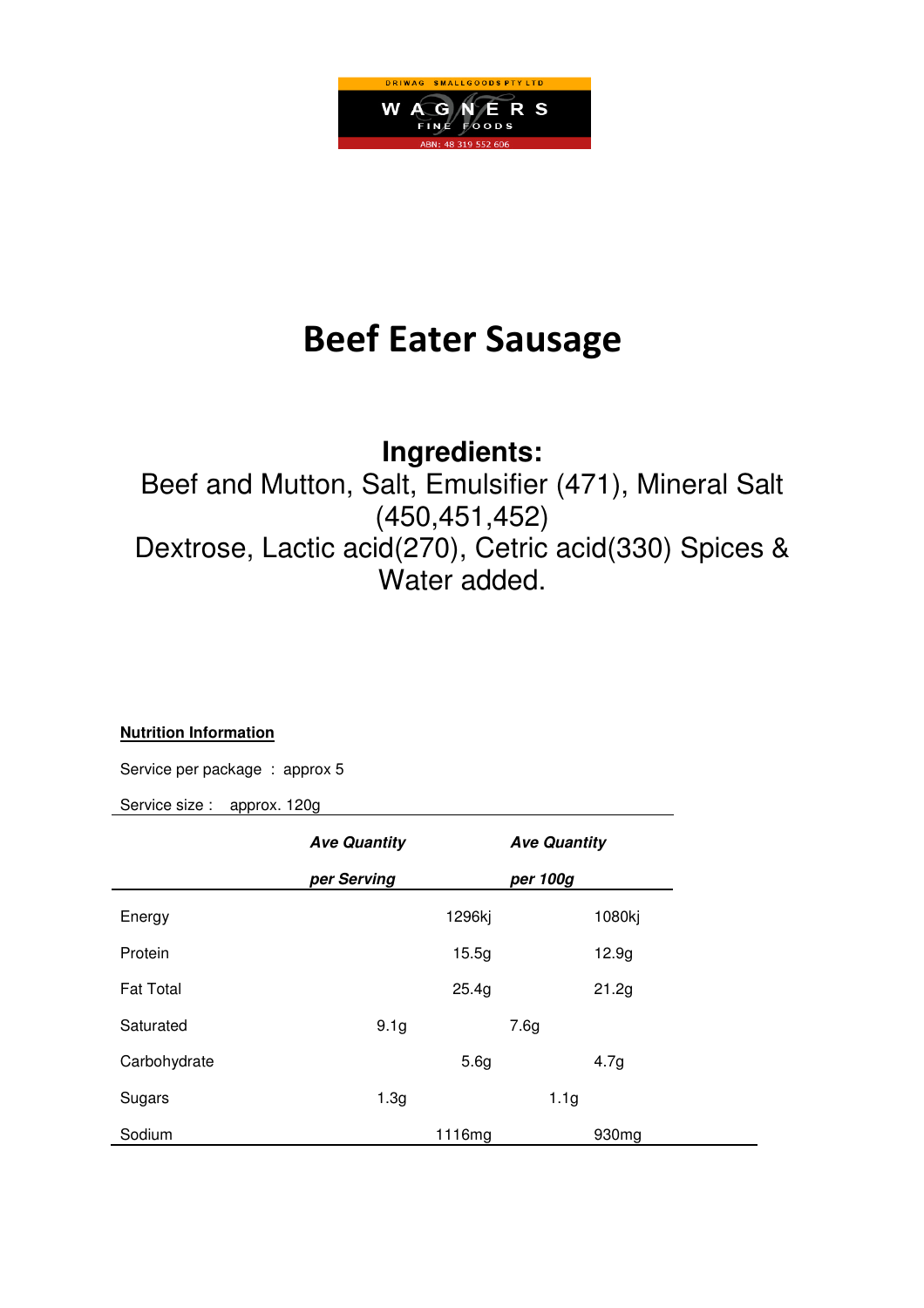

## **Kransky Sausage**

### **Ingredients:**

Pork, Salt, Emulsifier (471), Mineral Salt (450,451,452) Dextrose, Lactic acid(270), Cetric acid(330) Spices & Water added.

#### **Nutrition Information**

Service per package : approx 5

|                  | <b>Ave Quantity</b> |        | <b>Ave Quantity</b> |                   |
|------------------|---------------------|--------|---------------------|-------------------|
|                  | per Serving         |        | per 100g            |                   |
| Energy           |                     | 1296kj |                     | 1080kj            |
| Protein          |                     | 15.5g  |                     | 12.9 <sub>g</sub> |
| <b>Fat Total</b> |                     | 25.4g  |                     | 21.2g             |
| Saturated        | 9.1 <sub>g</sub>    |        | 7.6g                |                   |
| Carbohydrate     |                     | 5.6g   |                     | 4.7g              |
| Sugars           | 1.3g                |        | 1.1 <sub>g</sub>    |                   |
| Sodium           |                     | 1116mg |                     | 930 <sub>mg</sub> |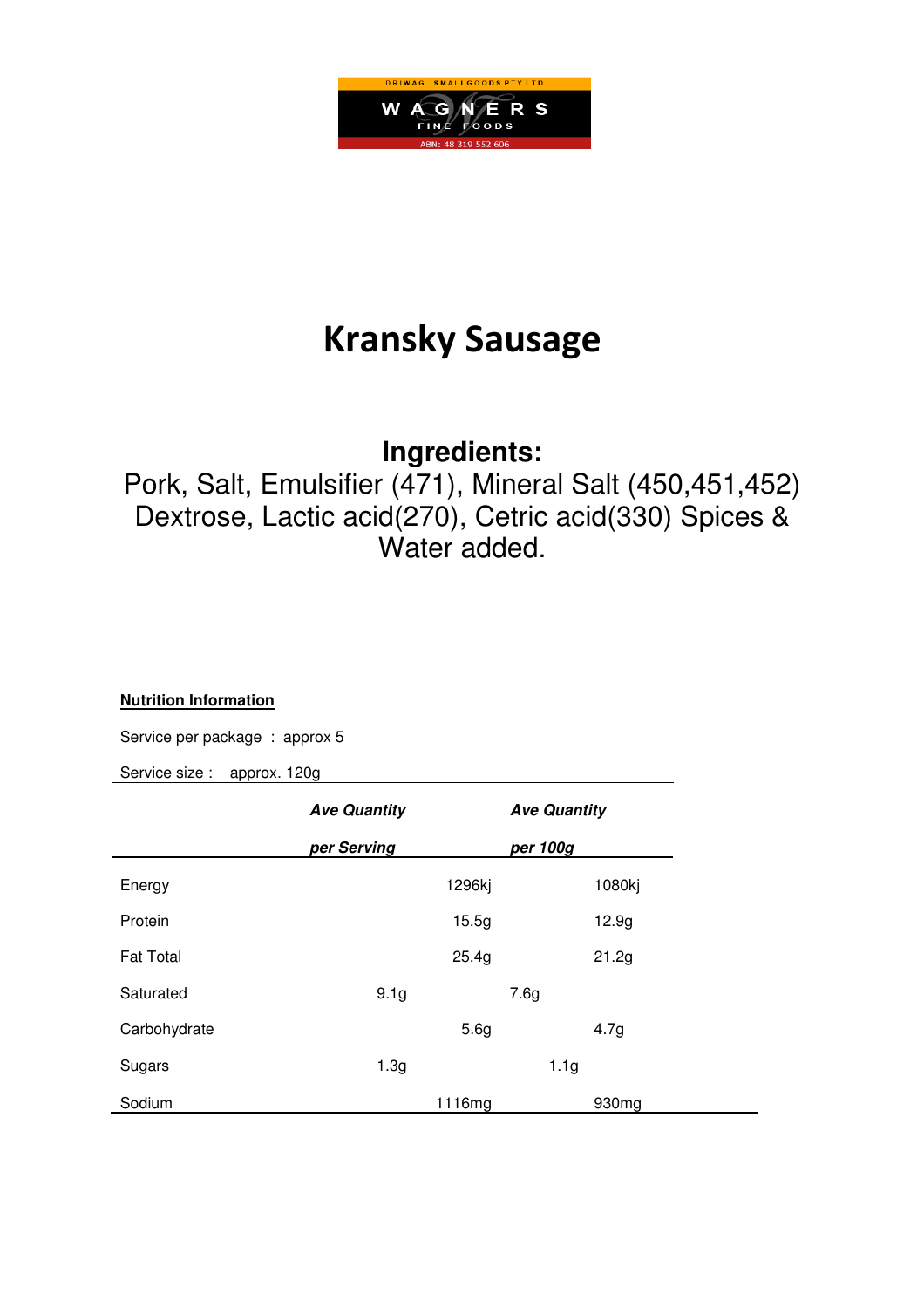

## **Debreciner Sausage**

### **Ingredients:**

Pork, Salt, Emulsifier (471), Mineral Salt (450,451,452) Dextrose, Lactic acid(270), Cetric acid(330) Spices & Water added.

#### **Nutrition Information**

Service per package : approx 5

|                  | <b>Ave Quantity</b> |                  | <b>Ave Quantity</b> |                   |
|------------------|---------------------|------------------|---------------------|-------------------|
|                  | per Serving         |                  | per 100g            |                   |
| Energy           |                     | 1296kj           |                     | 1080kj            |
| Protein          |                     | 15.5g            |                     | 12.9 <sub>g</sub> |
| <b>Fat Total</b> |                     | 25.4g            |                     | 21.2g             |
| Saturated        | 9.1 <sub>g</sub>    |                  | 7.6g                |                   |
| Carbohydrate     |                     | 5.6 <sub>g</sub> |                     | 4.7g              |
| Sugars           | 1.3g                |                  | 1.1 <sub>g</sub>    |                   |
| Sodium           |                     | 1116mg           |                     | 930mg             |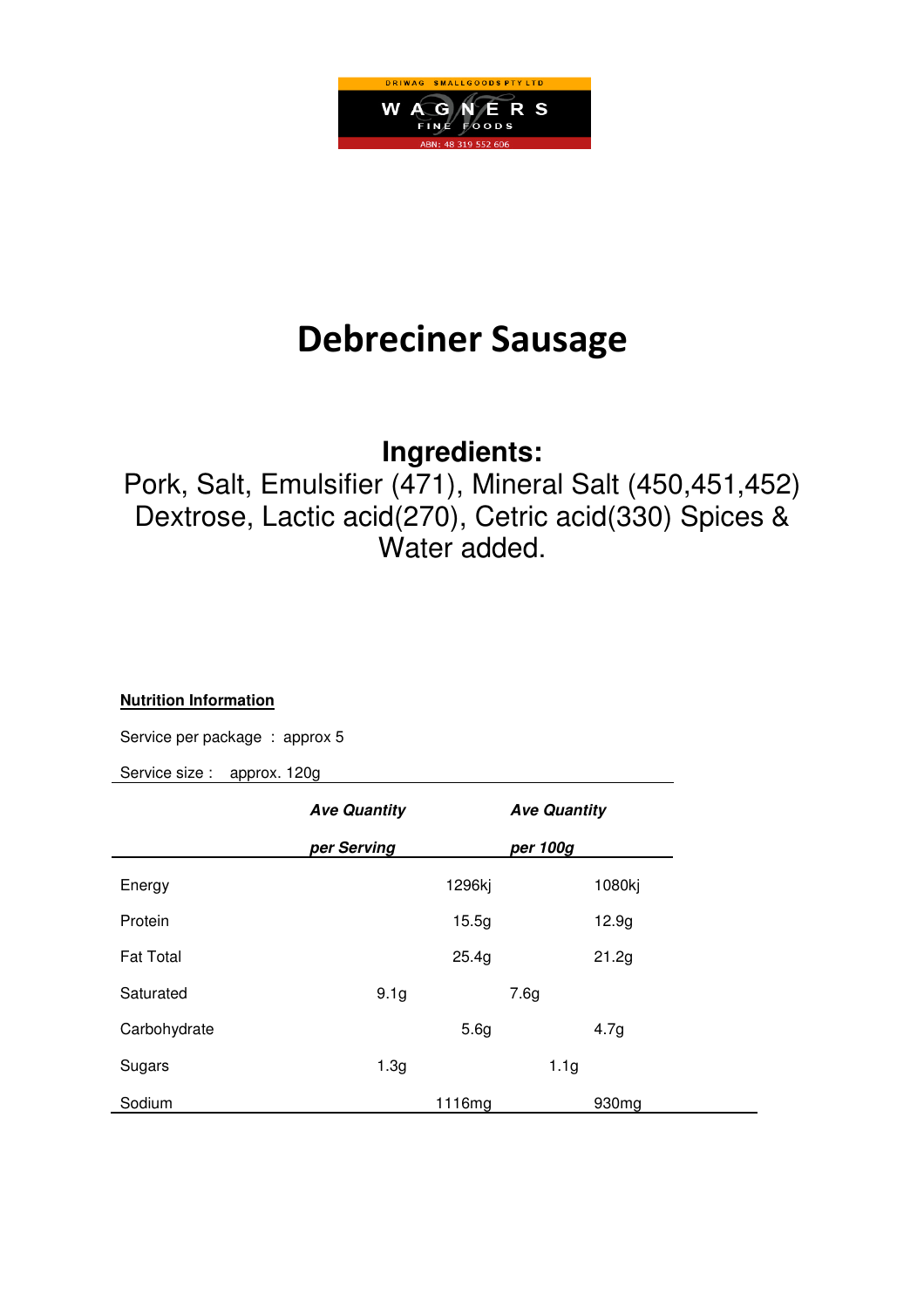

## **Munich Weisswurst**

### **Ingredients:**

Pork, Salt, Emulsifier (471), Mineral Salt (450,451,452) Dextrose, Lactic acid(270), Cetric acid(330) Spices & Water added.

#### **Nutrition Information**

Service per package : approx 5

|                  | <b>Ave Quantity</b> |                  | <b>Ave Quantity</b> |                   |
|------------------|---------------------|------------------|---------------------|-------------------|
|                  | per Serving         |                  | per 100g            |                   |
| Energy           |                     | 1296kj           |                     | 1080kj            |
| Protein          |                     | 15.5g            |                     | 12.9 <sub>g</sub> |
| <b>Fat Total</b> |                     | 25.4g            |                     | 21.2g             |
| Saturated        | 9.1 <sub>g</sub>    |                  | 7.6g                |                   |
| Carbohydrate     |                     | 5.6 <sub>g</sub> |                     | 4.7g              |
| Sugars           | 1.3 <sub>g</sub>    |                  | 1.1 <sub>g</sub>    |                   |
| Sodium           |                     | 1116mg           |                     | 930 <sub>mg</sub> |